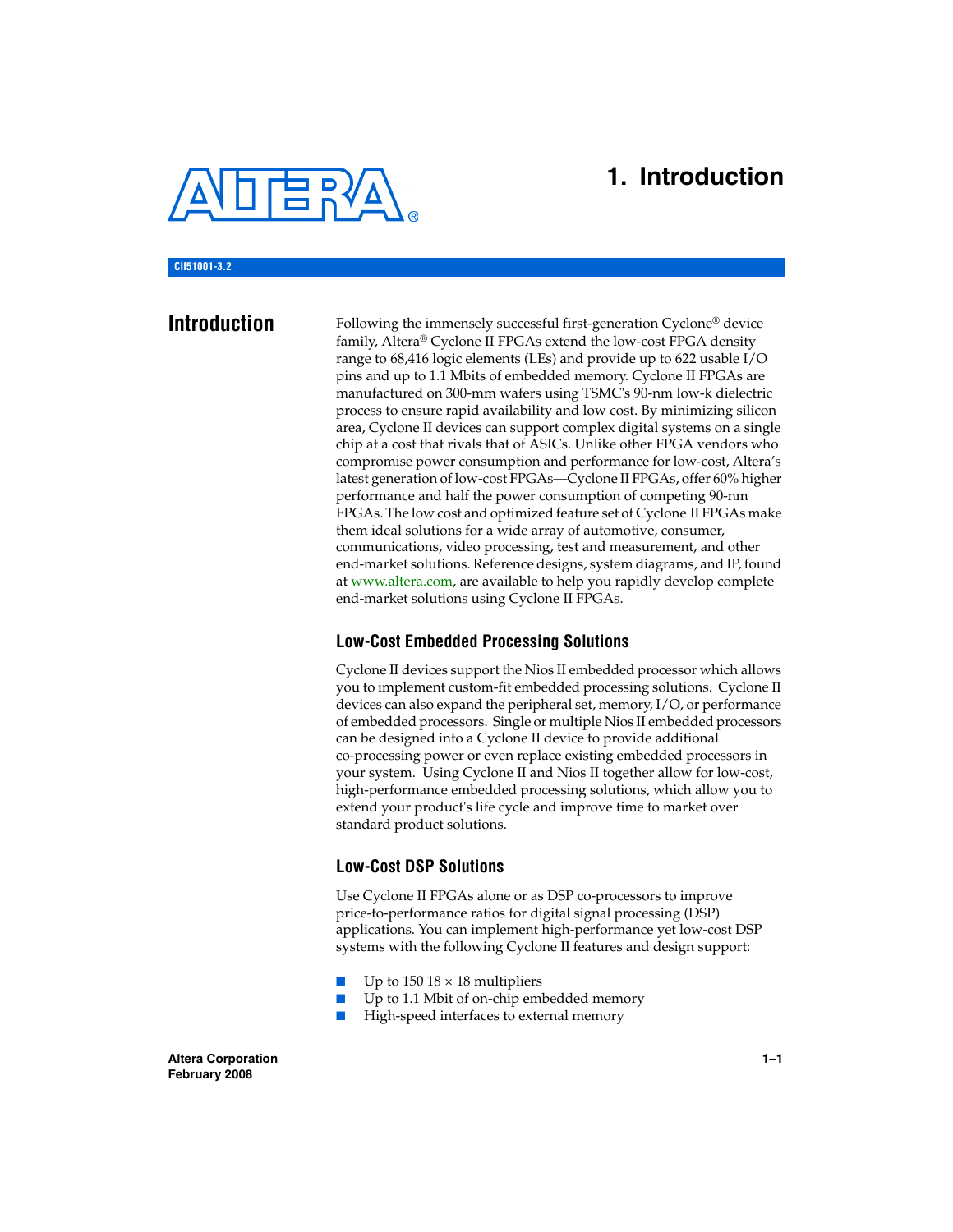|                 | DSP intellectual property (IP) cores<br>ш<br>DSP Builder interface to The Mathworks Simulink and Matlab<br>I.<br>design environment<br>DSP Development Kit, Cyclone II Edition<br>ш<br>Cyclone II devices include a powerful FPGA feature set optimized for<br>low-cost applications including a wide range of density, memory,<br>embedded multiplier, and packaging options. Cyclone II devices support<br>a wide range of common external memory interfaces and I/O protocols<br>required in low-cost applications. Parameterizable IP cores from Altera<br>and partners make using Cyclone II interfaces and protocols fast and easy.                                                                                     |
|-----------------|-------------------------------------------------------------------------------------------------------------------------------------------------------------------------------------------------------------------------------------------------------------------------------------------------------------------------------------------------------------------------------------------------------------------------------------------------------------------------------------------------------------------------------------------------------------------------------------------------------------------------------------------------------------------------------------------------------------------------------|
| <b>Features</b> | The Cyclone II device family offers the following features:                                                                                                                                                                                                                                                                                                                                                                                                                                                                                                                                                                                                                                                                   |
|                 | High-density architecture with 4,608 to 68,416 LEs<br>M4K embedded memory blocks<br>Up to 1.1 Mbits of RAM available without reducing available<br>$\bullet$<br>logic<br>4,096 memory bits per block (4,608 bits per block including 512<br>$\bullet$<br>parity bits)<br>Variable port configurations of $\times$ 1, $\times$ 2, $\times$ 4, $\times$ 8, $\times$ 9, $\times$ 16, $\times$ 18, $\times$ 32,<br>and $\times 36$<br>True dual-port (one read and one write, two reads, or two<br>$\bullet$<br>writes) operation for $\times$ 1, $\times$ 2, $\times$ 4, $\times$ 8, $\times$ 9, $\times$ 16, and $\times$ 18 modes<br>Byte enables for data input masking during writes<br>$\bullet$<br>Up to 260-MHz operation |
|                 | Embedded multipliers<br>ш<br>Up to 150 18- $\times$ 18-bit multipliers are each configurable as two<br>independent $9 - \times 9$ -bit multipliers with up to 250-MHz<br>performance<br>Optional input and output registers<br>Advanced I/O support<br>High-speed differential I/O standard support, including LVDS,<br>RSDS, mini-LVDS, LVPECL, differential HSTL, and differential                                                                                                                                                                                                                                                                                                                                          |
|                 | <b>SSTL</b><br>Single-ended I/O standard support, including 2.5-V and 1.8-V,<br>SSTL class I and II, 1.8-V and 1.5-V HSTL class I and II, 3.3-V PCI<br>and PCI-X 1.0, 3.3-, 2.5-, 1.8-, and 1.5-V LVCMOS, and 3.3-, 2.5-,<br>and 1.8-V LVTTL<br>Peripheral Component Interconnect Special Interest Group (PCI<br>$\bullet$<br>SIG) PCI Local Bus Specification, Revision 3.0 compliance for 3.3-V<br>operation at 33 or 66 MHz for 32- or 64-bit interfaces                                                                                                                                                                                                                                                                   |

● PCI Express with an external TI PHY and an Altera PCI Express ×1 Megacore® function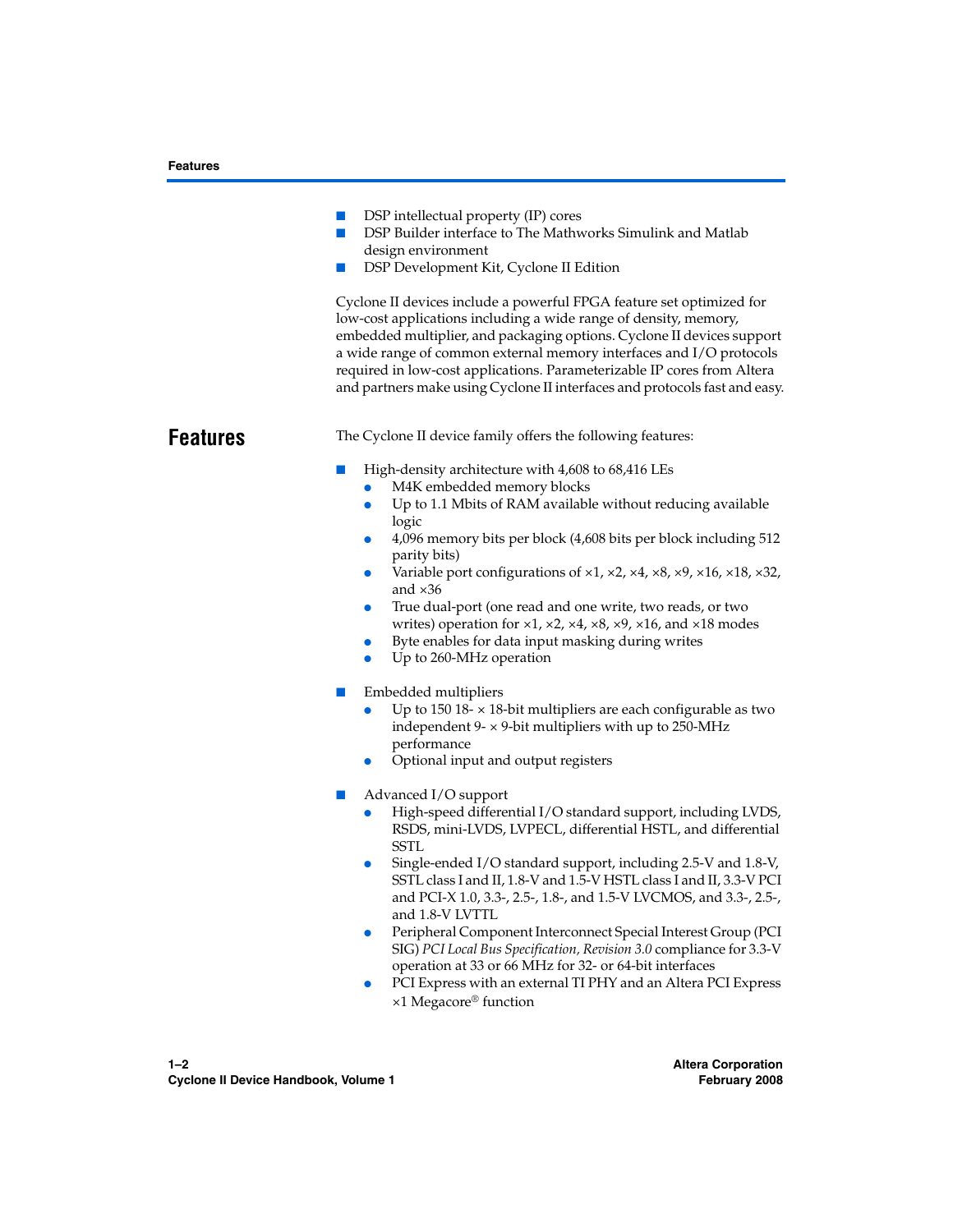- 133-MHz PCI-X 1.0 specification compatibility
- High-speed external memory support, including DDR, DDR2, and SDR SDRAM, and QDRII SRAM supported by drop in Altera IP MegaCore functions for ease of use
- Three dedicated registers per I/O element (IOE): one input register, one output register, and one output-enable register
- Programmable bus-hold feature
- Programmable output drive strength feature
- Programmable delays from the pin to the IOE or logic array
- I/O bank grouping for unique VCCIO and/or VREF bank settings
- $MultiVolt<sup>TM</sup> I/O standard support for 1.5-, 1.8-, 2.5-, and$ 3.3-interfaces
- Hot-socketing operation support
- Tri-state with weak pull-up on  $I/O$  pins before and during configuration
- Programmable open-drain outputs
- Series on-chip termination support
- Flexible clock management circuitry
	- Hierarchical clock network for up to 402.5-MHz performance
	- Up to four PLLs per device provide clock multiplication and division, phase shifting, programmable duty cycle, and external clock outputs, allowing system-level clock management and skew control
	- Up to 16 global clock lines in the global clock network that drive throughout the entire device
- Device configuration
	- Fast serial configuration allows configuration times less than 100 ms
	- Decompression feature allows for smaller programming file storage and faster configuration times
	- Supports multiple configuration modes: active serial, passive serial, and JTAG-based configuration
	- Supports configuration through low-cost serial configuration devices
	- Device configuration supports multiple voltages (either 3.3, 2.5, or 1.8 V)
- Intellectual property
	- Altera megafunction and Altera MegaCore function support, and Altera Megafunctions Partners Program (AMPPSM) megafunction support, for a wide range of embedded processors, on-chip and off-chip interfaces, peripheral functions, DSP functions, and communications functions and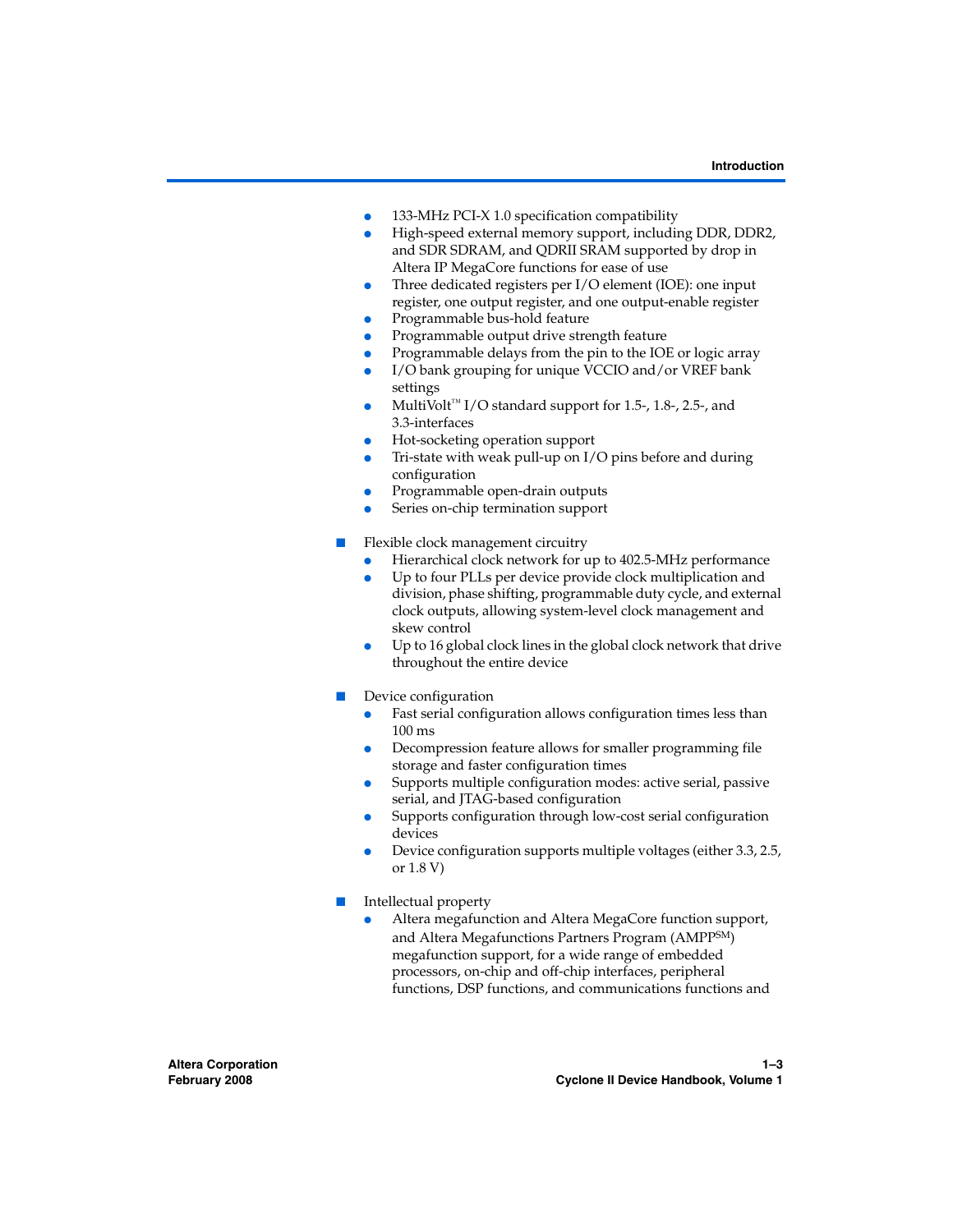protocols. Visit the Altera IPMegaStore at www.altera.com to download IP MegaCore functions.

● Nios II Embedded Processor support

The Cyclone II family offers devices with the Fast-On feature, which offers a faster power-on-reset (POR) time. Devices that support the Fast-On feature are designated with an "A" in the device ordering code. For example, EP2C5A, EP2C8A, EP2C15A, and EP2C20A. The EP2C5A is only available in the automotive speed grade. The EP2C8A and EP2C20A are only available in the industrial speed grade. The EP2C15A is only available with the Fast-On feature and is available in both commercial and industrial grades. The Cyclone II "A" devices are identical in feature set and functionality to the non-A devices except for support of the faster POR time.



**following** Cyclone II A devices are offered in automotive speed grade. For more information, refer to the Cyclone II section in the *Automotive-Grade Device Handbook*.



For more information on POR time specifications for Cyclone II A and non-A devices, refer to the *Hot Socketing & Power-On Reset* chapter in the *Cyclone II Device Handbook*.

Table 1–1 lists the Cyclone II device family features. Table 1–2 lists the Cyclone II device package offerings and maximum user I/O pins.

| Table 1-1. Cyclone II FPGA Family Features (Part 1 of 2) |             |             |              |              |               |               |               |
|----------------------------------------------------------|-------------|-------------|--------------|--------------|---------------|---------------|---------------|
| <b>Feature</b>                                           | EP2C5 $(2)$ | EP2C8 $(2)$ | EP2C15 $(1)$ | EP2C20 $(2)$ | <b>EP2C35</b> | <b>EP2C50</b> | <b>EP2C70</b> |
| <b>LEs</b>                                               | 4.608       | 8,256       | 14,448       | 18.752       | 33.216        | 50.528        | 68.416        |
| M4K RAM blocks (4<br>Kbits plus<br>512 parity bits       | 26          | 36          | 52           | 52           | 105           | 129           | 250           |
| <b>Total RAM bits</b>                                    | 119.808     | 165.888     | 239.616      | 239.616      | 483.840       | 594.432       | 1.152.00<br>0 |
| Embedded<br>multipliers $(3)$                            | 13          | 18          | 26           | 26           | 35            | 86            | 150           |
| PLLs                                                     | 2           | 2           | 4            | 4            | 4             | 4             | 4             |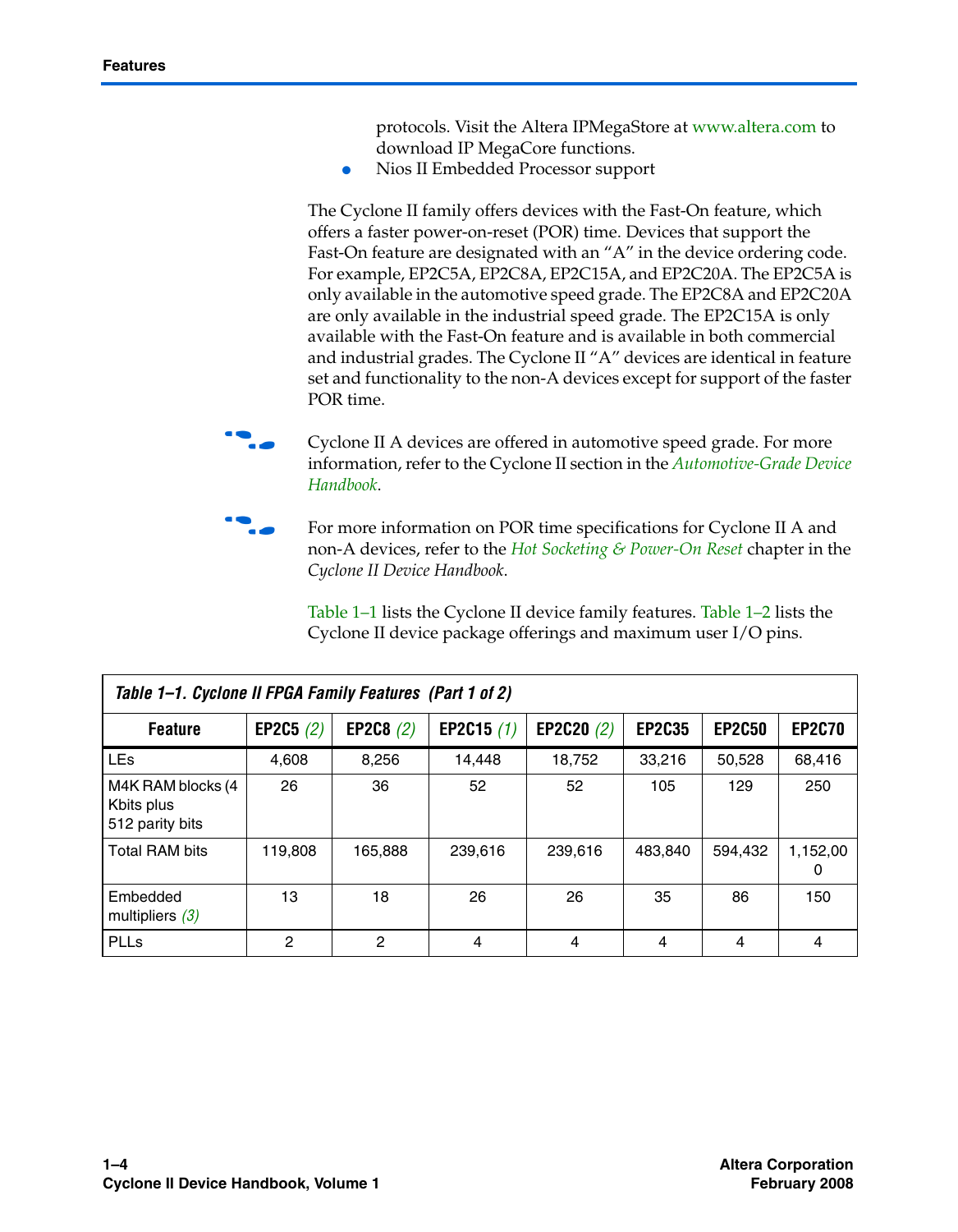| Table 1–1. Cyclone II FPGA Family Features (Part 2 of 2) |             |     |                                 |     |               |               |               |
|----------------------------------------------------------|-------------|-----|---------------------------------|-----|---------------|---------------|---------------|
| <b>Feature</b>                                           | EP2C5 $(2)$ |     | EP2C8 (2) EP2C15 (1) EP2C20 (2) |     | <b>EP2C35</b> | <b>EP2C50</b> | <b>EP2C70</b> |
| Maximum user<br>I/O pins                                 | 158         | 182 | 315                             | 315 | 475           | 450           | 622           |

*Notes to Table 1–1:*

<sup>(1)</sup> The EP2C15A is only available with the Fast On feature, which offers a faster POR time. This device is available in both commercial and industrial grade.

<sup>(2)</sup> The EP2C5, EP2C8, and EP2C20 optionally support the Fast On feature, which is designated with an "A" in the device ordering code. The EP2C5A is only available in the automotive speed grade. The EP2C8A and EP2C20A devices are only available in industrial grade.

<sup>(3)</sup> This is the total number of  $18 \times 18$  multipliers. For the total number of  $9 \times 9$  multipliers per device, multiply the total number of  $18 \times 18$  multipliers by 2.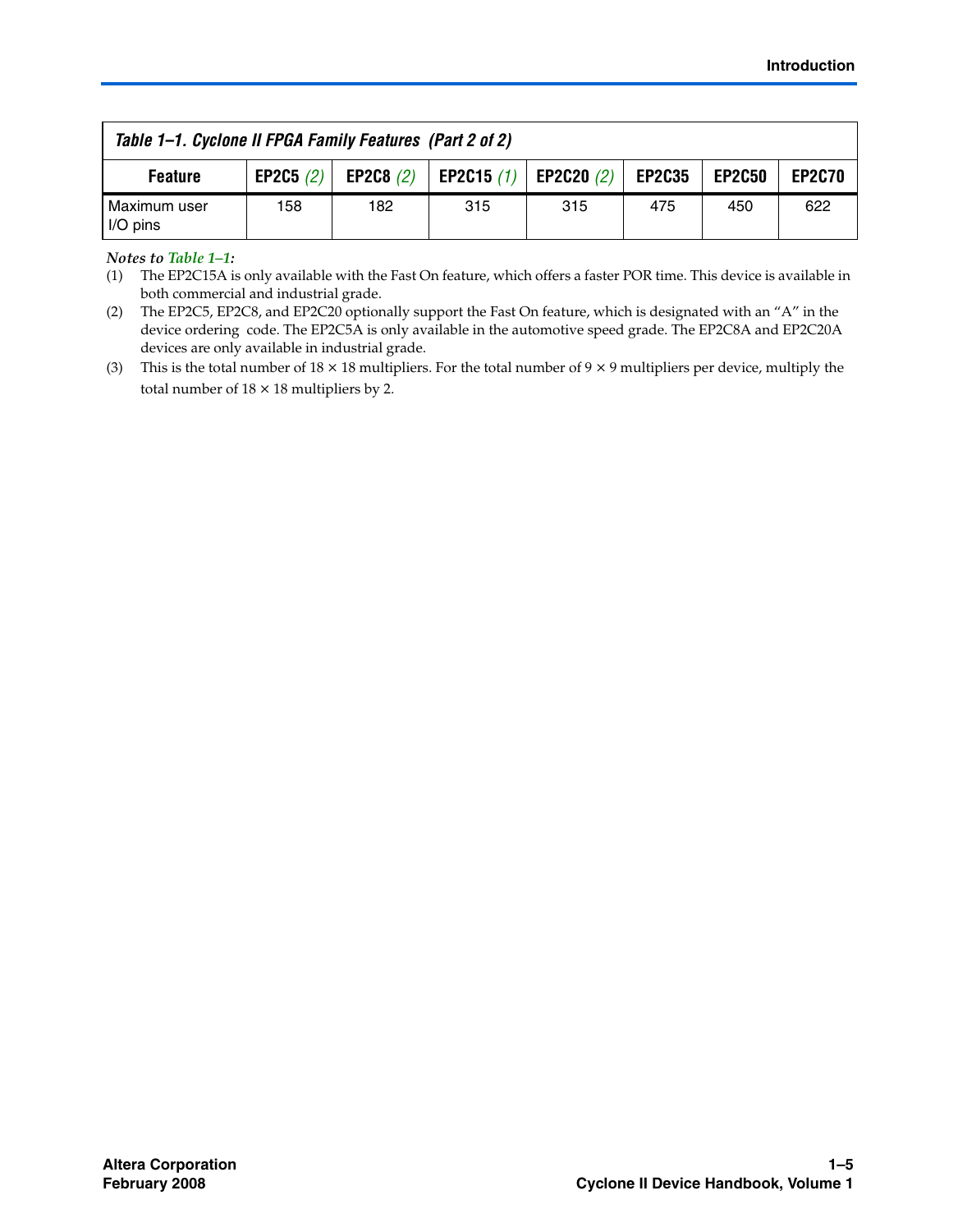| Table 1–2. Cyclone II Package Options & Maximum User I/O Pins<br>Notes $(1)$ $(2)$ |                              |                       |                               |                                          |                                          |                                                          |                                          |                                   |
|------------------------------------------------------------------------------------|------------------------------|-----------------------|-------------------------------|------------------------------------------|------------------------------------------|----------------------------------------------------------|------------------------------------------|-----------------------------------|
| <b>Device</b>                                                                      | <b>144-Pin</b><br>TQFP $(3)$ | 208-Pin<br>PQFP $(4)$ | <b>240-Pin</b><br><b>PQFP</b> | 256-Pin<br><b>FineLine</b><br><b>BGA</b> | 484-Pin<br><b>FineLine</b><br><b>BGA</b> | 484-Pin<br><b>Ultra</b><br><b>FineLine</b><br><b>BGA</b> | 672-Pin<br><b>FineLine</b><br><b>BGA</b> | 896-Pin<br><b>FineLine</b><br>BGA |
| EP2C5 $(6)$ $(8)$                                                                  | 89                           | 142                   |                               | 158 $(5)$                                |                                          |                                                          |                                          |                                   |
| EP2C8 $(6)$                                                                        | 85                           | 138                   |                               | 182                                      |                                          |                                                          |                                          |                                   |
| EP2C8A $(6)$ , $(7)$                                                               |                              |                       |                               | 182                                      |                                          |                                                          |                                          |                                   |
| EP2C15A (6), (7)                                                                   |                              |                       |                               | 152                                      | 315                                      |                                                          |                                          |                                   |
| EP2C20 (6)                                                                         |                              |                       | 142                           | 152                                      | 315                                      |                                                          |                                          |                                   |
| EP2C20A $(6)$ , $(7)$                                                              |                              |                       |                               | 152                                      | 315                                      |                                                          |                                          |                                   |
| EP2C35 $(6)$                                                                       |                              |                       |                               |                                          | 322                                      | 322                                                      | 475                                      |                                   |
| EP2C50 $(6)$                                                                       |                              |                       |                               |                                          | 294                                      | 294                                                      | 450                                      |                                   |
| EP2C70 (6)                                                                         |                              |                       |                               |                                          |                                          |                                                          | 422                                      | 622                               |

*Notes to Table 1–2:*

(1) Cyclone II devices support vertical migration within the same package (for example, you can migrate between the EP2C20 device in the 484-pin FineLine BGA package and the EP2C35 and EP2C50 devices in the same package).

- (2) The Quartus® II software I/O pin counts include four additional pins,  $TDI$ ,  $TDO$ ,  $TMS$ , and  $TCK$ , which are not available as general purpose I/O pins.
- (3) TQFP: thin quad flat pack.
- (4) PQFP: plastic quad flat pack.
- (5) Vertical migration is supported between the EP2C5F256 and the EP2C8F256 devices. However, not all of the DQ and DQS groups are supported. Vertical migration between the EP2C5 and the EP2C15 in the F256 package is not supported.
- (6) The I/O pin counts for the EP2C5, EP2C8, and EP2C15A devices include 8 dedicated clock pins that can be used for data inputs. The I/O counts for the EP2C20, EP2C35, EP2C50, and EP2C70 devices include 16 dedicated clock pins that can be used for data inputs.
- (7) EP2C8A, EP2C15A, and EP2C20A have a Fast On feature that has a faster POR time. The EP2C15A is only available with the Fast On option.
- (8) The EP2C5 optionally support the Fast On feature, which is designated with an "A" in the device ordering code. The EP2C5A is only available in the automotive speed grade. Refer to the Cyclone II section in the *Automotive-Grade Device Handbook*.

Cyclone II devices support vertical migration within the same package (for example, you can migrate between the EP2C35, EPC50, and EP2C70 devices in the 672-pin FineLine BGA package). The exception to vertical migration support within the Cyclone II family is noted in Table 1–3.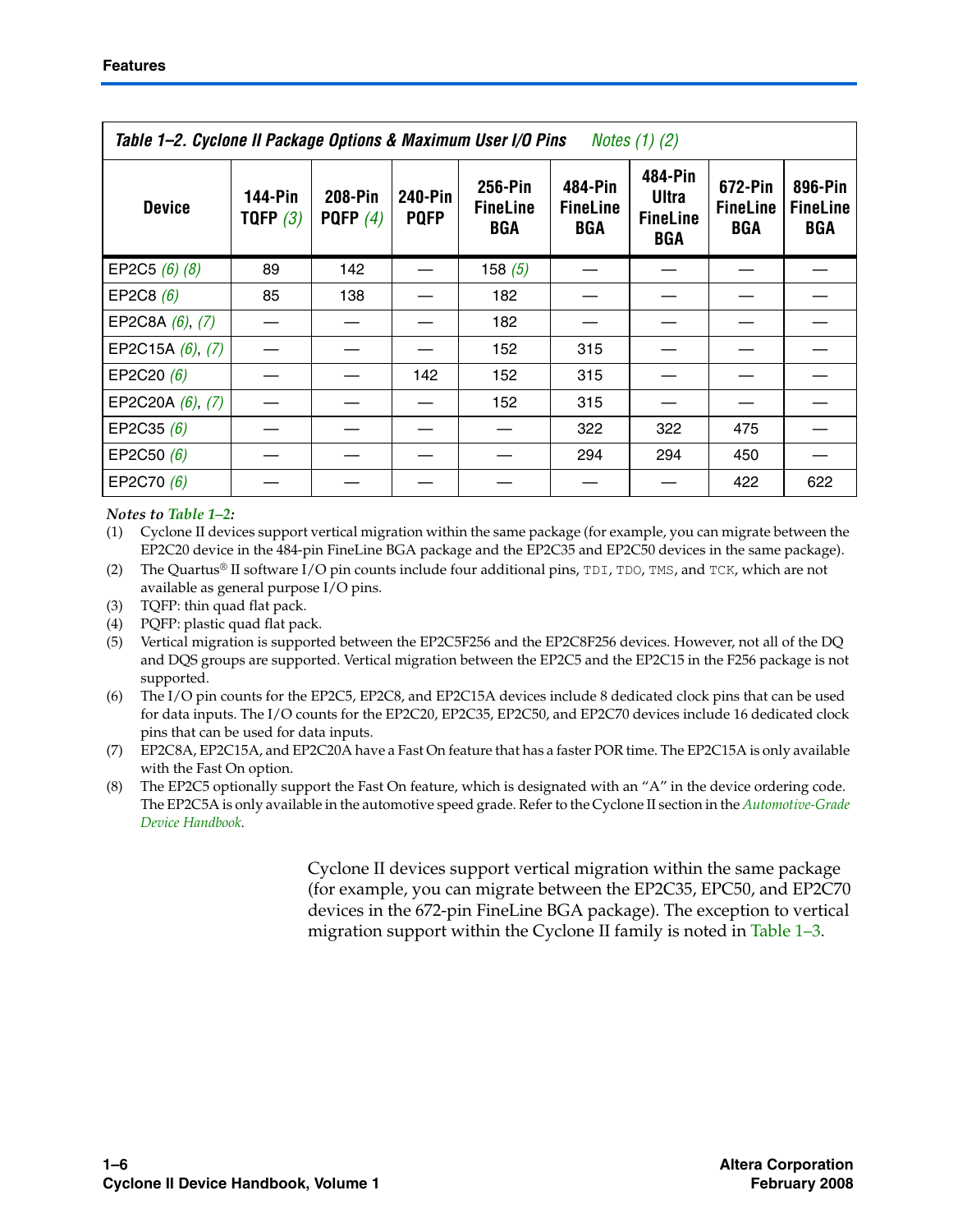Vertical migration means that you can migrate to devices whose dedicated pins, configuration pins, and power pins are the same for a given package across device densities.

| Table 1–3. Total Number of Non-Migratable I/O Pins for Cyclone II Vertical Migration Paths |              |                        |                                       |                                       |                                      |                                       |  |
|--------------------------------------------------------------------------------------------|--------------|------------------------|---------------------------------------|---------------------------------------|--------------------------------------|---------------------------------------|--|
| Vertical<br><b>Migration Path</b>                                                          | 144-Pin TQFP | 208-Pin<br><b>PQFP</b> | 256-Pin<br><b>FineLine BGA</b><br>(1) | 484-Pin<br><b>FineLine BGA</b><br>(2) | 484-Pin Ultra<br><b>FineLine BGA</b> | 672-Pin<br><b>FineLine BGA</b><br>(3) |  |
| EP2C5 to<br>EP <sub>2</sub> C <sub>8</sub>                                                 | 4            | 4                      | 1 $(4)$                               |                                       |                                      |                                       |  |
| EP2C8 to<br>EP2C15                                                                         |              |                        | 30                                    |                                       |                                      |                                       |  |
| EP2C15 to<br>EP2C20                                                                        |              |                        | $\Omega$                              | $\Omega$                              |                                      |                                       |  |
| EP2C20 to<br>EP2C35                                                                        |              |                        |                                       | 16                                    |                                      |                                       |  |
| EP2C35 to<br>EP2C50                                                                        |              |                        |                                       | 28                                    | 28(5)                                | 28                                    |  |
| EP2C50 to<br>EP2C70                                                                        |              |                        |                                       |                                       | 28                                   | 28                                    |  |

### *Notes to Table 1–3:*

- (1) Vertical migration between the EP2C5F256 to the EP2C15AF256 and the EP2C5F256 to the EP2C20F256 devices is not supported.
- (2) When migrating from the EP2C20F484 device to the EP2C50F484 device, a total of 39 I/O pins are non-migratable.
- (3) When migrating from the EP2C35F672 device to the EP2C70F672 device, a total of 56 I/O pins are non-migratable.

(4) In addition to the one non-migratable I/O pin, there are 34 DQ pins that are non-migratable.

(5) The pinouts of 484 FBGA and 484 UBGA are the same.

**1.8 When moving from one density to a larger density, I/O pins are** often lost because of the greater number of power and ground pins required to support the additional logic within the larger device. For I/O pin migration across densities, you must cross reference the available I/O pins using the device pin-outs for all planned densities of a given package type to identify which I/O pins are migratable.

To ensure that your board layout supports migratable densities within one package offering, enable the applicable vertical migration path within the Quartus II software (go to Assignments menu, then Device, then click the **Migration Devices** button). After compilation, check the information messages for a full list of I/O, DQ, LVDS, and other pins that are not available because of the selected migration path. Table 1–3 lists the Cyclone II device package offerings and shows the total number of non-migratable I/O pins when migrating from one density device to a larger density device.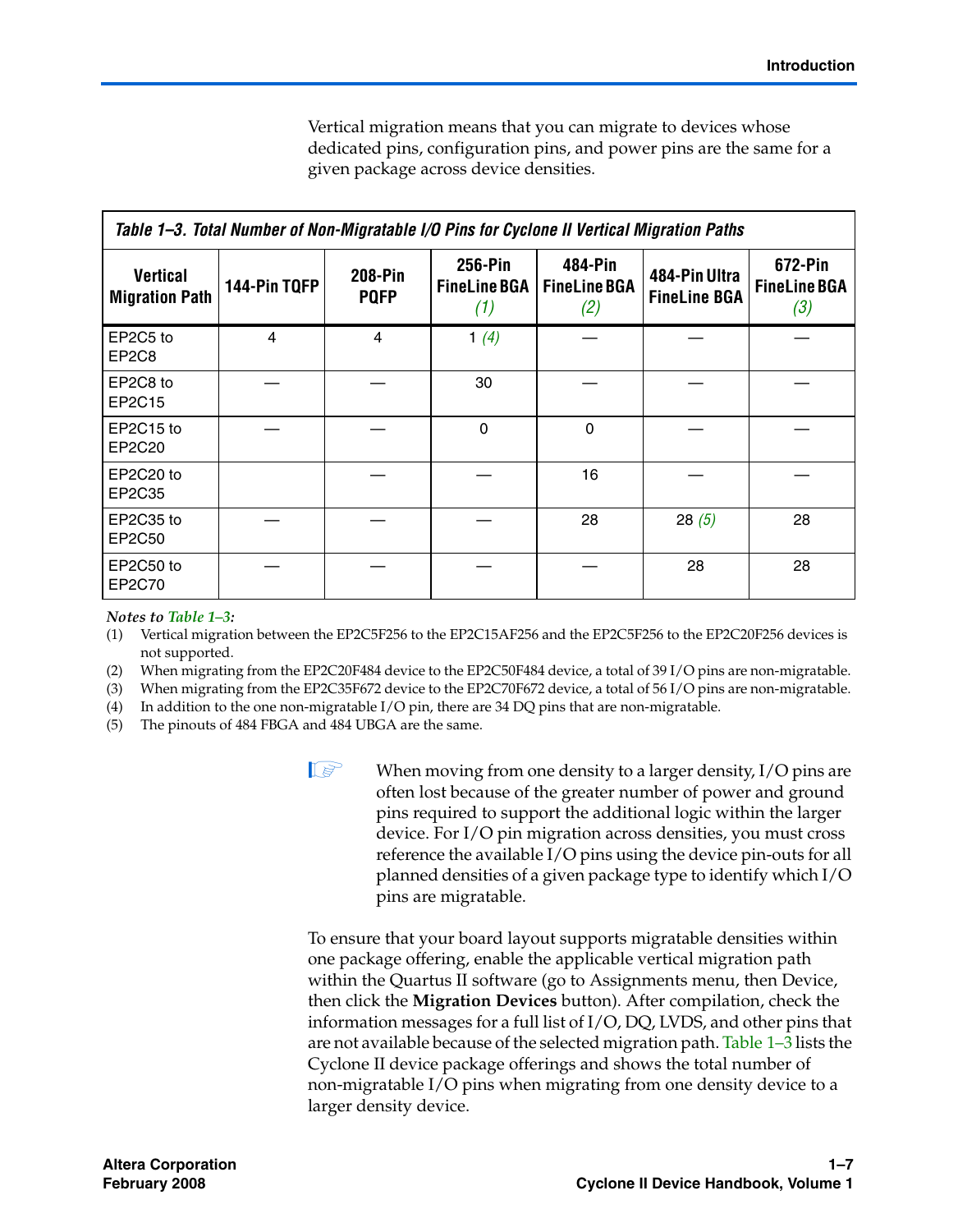Cyclone II devices are available in up to three speed grades: –6, –7, and –8, with –6 being the fastest. Table 1–4 shows the Cyclone II device speed-grade offerings.

| Table 1-4. Cyclone II Device Speed Grades |                        |                               |                        |                                          |                                   |                                                   |                                   |                                   |
|-------------------------------------------|------------------------|-------------------------------|------------------------|------------------------------------------|-----------------------------------|---------------------------------------------------|-----------------------------------|-----------------------------------|
| <b>Device</b>                             | 144-Pin<br><b>TQFP</b> | <b>208-Pin</b><br><b>PQFP</b> | 240-Pin<br><b>PQFP</b> | <b>256-Pin</b><br><b>FineLine</b><br>BGA | 484-Pin<br><b>FineLine</b><br>BGA | 484-Pin<br>Ultra<br><b>FineLine</b><br><b>BGA</b> | 672-Pin<br><b>FineLine</b><br>BGA | 896-Pin<br><b>FineLine</b><br>BGA |
| EP2C5 $(1)$                               | $-6, -7, -8$           | $-7, -8$                      |                        | $-6, -7, -8$                             |                                   |                                                   |                                   |                                   |
| EP <sub>2</sub> C <sub>8</sub>            | $-6, -7, -8$           | $-7. -8$                      |                        | $-6, -7, -8$                             |                                   |                                                   |                                   |                                   |
| EP2C8A (2)                                |                        |                               |                        | $-8$                                     |                                   |                                                   |                                   |                                   |
| <b>EP2C15A</b>                            |                        |                               |                        | $-6, -7, -8$ $-6, -7, -8$                |                                   |                                                   |                                   |                                   |
| EP2C20                                    |                        |                               | -8                     |                                          | $-6, -7, -8$ $-6, -7, -8$         |                                                   |                                   |                                   |
| EP2C20A (2)                               |                        |                               |                        | -8                                       | $-8$                              |                                                   |                                   |                                   |
| EP2C35                                    |                        |                               |                        |                                          |                                   | $-6, -7, -8$ $-6, -7, -8$ $-6, -7, -8$            |                                   |                                   |
| EP2C50                                    |                        |                               |                        |                                          |                                   | $-6, -7, -8$ $-6, -7, -8$ $-6, -7, -8$            |                                   |                                   |
| EP2C70                                    |                        |                               |                        |                                          |                                   |                                                   |                                   | $-6, -7, -8$ $-6, -7, -8$         |

### *Notes to Table 1–4:*

(1) The EP2C5 optionally support the Fast On feature, which is designated with an "A" in the device ordering code. The EP2C5A is only available in the automotive speed grade. Refer to the Cyclone II section in the *Automotive-Grade Device Handbook* for detailed information.

(2) EP2C8A and EP2C20A are only available in industrial grade.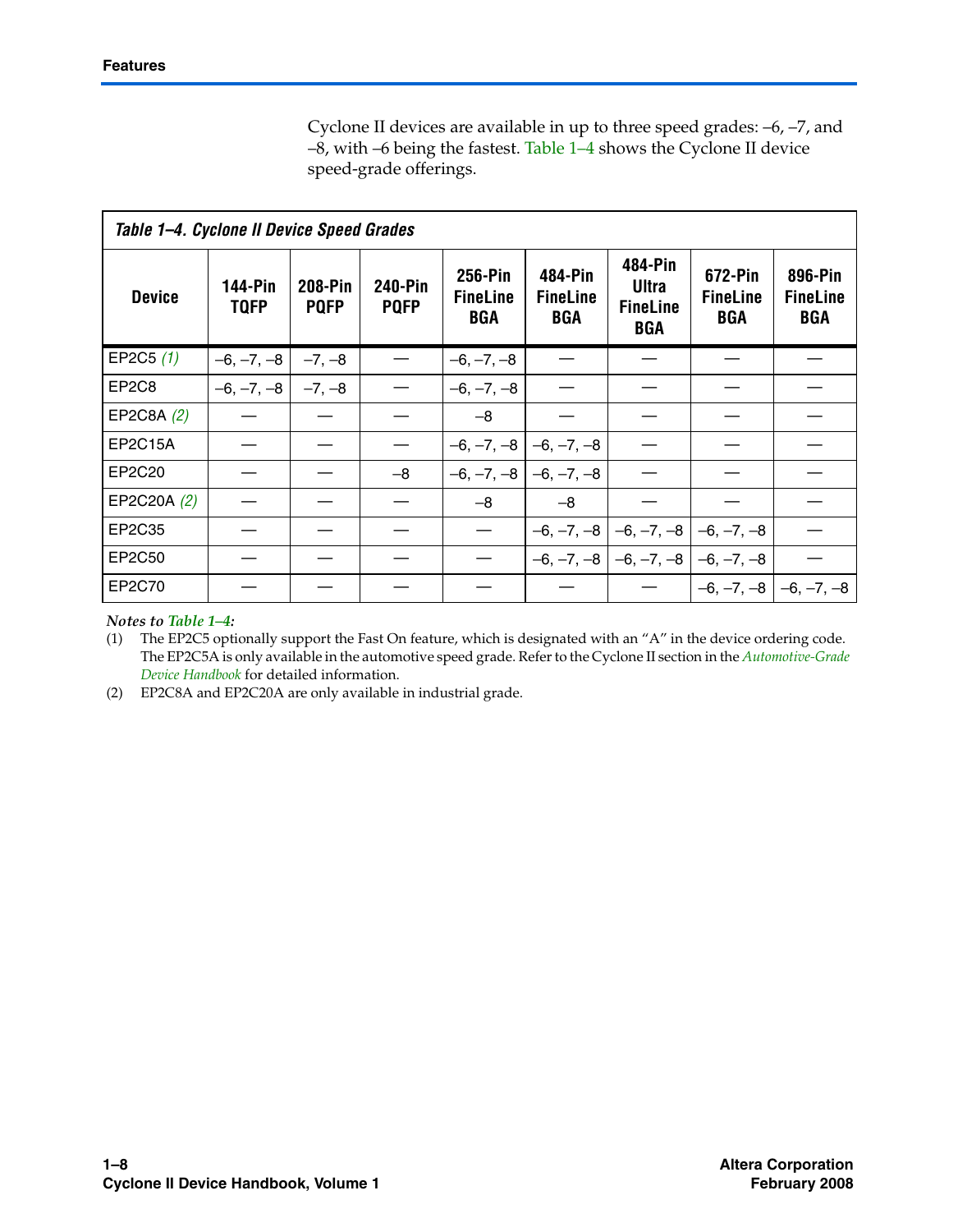## **Referenced Documents**

This chapter references the following documents:

■ *Hot Socketing & Power-On Reset* chapter in *Cyclone II Device Handbook* ■ *Automotive-Grade Device Handbook*

### **Document Revision History**

Table 1–5 shows the revision history for this document.

| Table 1–5. Document Revision History        |                                                                                                                                      |                                                                                                                                              |  |  |  |  |
|---------------------------------------------|--------------------------------------------------------------------------------------------------------------------------------------|----------------------------------------------------------------------------------------------------------------------------------------------|--|--|--|--|
| Date &<br><b>Document</b><br><b>Version</b> | <b>Changes Made</b>                                                                                                                  | <b>Summary of Changes</b>                                                                                                                    |  |  |  |  |
| February 2008<br>v3.2                       | Added "Referenced Documents"<br>Updated "Features" section and Table 1-1, Table 1-2,<br>and Table 1-4 with information about EP2C5A. |                                                                                                                                              |  |  |  |  |
| February 2007<br>v3.1                       | Added document revision history.<br>Added new <i>Note (2)</i> to Table $1-2$ .                                                       | Note to explain difference<br>between I/O pin count<br>information provided in<br>Table 1-2 and in the Quartus II<br>software documentation. |  |  |  |  |
| November 2005<br>v2.1                       | Updated Introduction and Features.<br>Updated Table 1-3.                                                                             |                                                                                                                                              |  |  |  |  |
| July 2005 v2.0                              | Updated technical content throughout.<br>Updated Table 1-2.<br>Added Tables 1-3 and 1-4.                                             |                                                                                                                                              |  |  |  |  |
| November 2004<br>v1.1                       | Updated Table 1-2.<br>$\bullet$<br>Updated bullet list in the "Features" section.                                                    |                                                                                                                                              |  |  |  |  |
| June 2004 v1.0                              | Added document to the Cyclone II Device Handbook.                                                                                    |                                                                                                                                              |  |  |  |  |